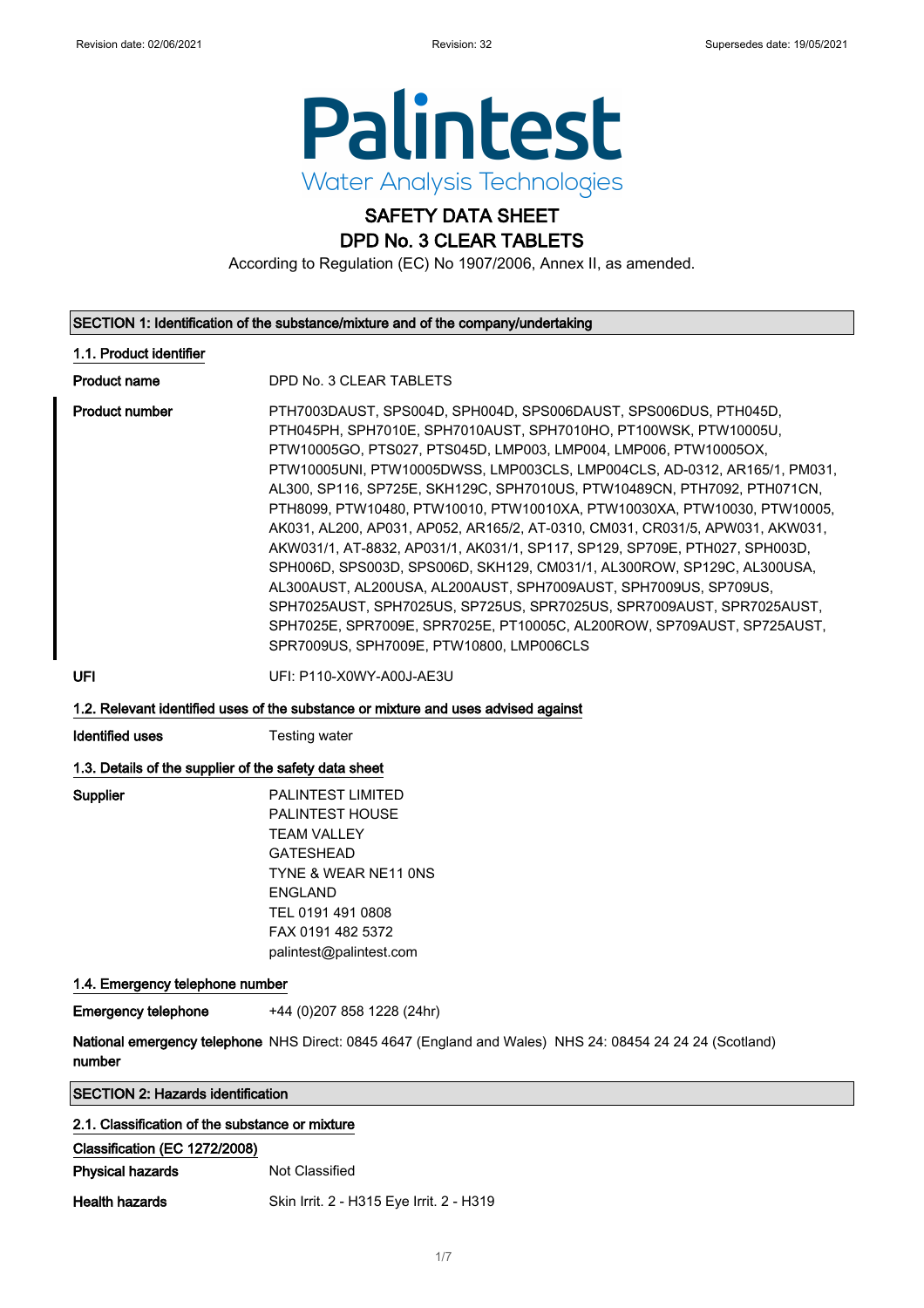| <b>Environmental hazards</b>              | Not Classified                                                                                                                                                                                                                                                                                                                                                                                                                                                                                       |
|-------------------------------------------|------------------------------------------------------------------------------------------------------------------------------------------------------------------------------------------------------------------------------------------------------------------------------------------------------------------------------------------------------------------------------------------------------------------------------------------------------------------------------------------------------|
| 2.2. Label elements                       |                                                                                                                                                                                                                                                                                                                                                                                                                                                                                                      |
| <b>Hazard pictograms</b>                  |                                                                                                                                                                                                                                                                                                                                                                                                                                                                                                      |
| Signal word                               | Warning                                                                                                                                                                                                                                                                                                                                                                                                                                                                                              |
| <b>Hazard statements</b>                  | H315 Causes skin irritation.<br>H319 Causes serious eye irritation.                                                                                                                                                                                                                                                                                                                                                                                                                                  |
| <b>Precautionary statements</b>           | P264 Wash contaminated skin thoroughly after handling.<br>P280 Wear protective gloves/ protective clothing/ eye protection/ face protection.<br>P302+P352 IF ON SKIN: Wash with plenty of water.<br>P305+P351+P338 IF IN EYES: Rinse cautiously with water for several minutes. Remove<br>contact lenses, if present and easy to do. Continue rinsing.<br>P332+P313 If skin irritation occurs: Get medical advice/attention.<br>P337+P313 If eye irritation persists: Get medical advice/ attention. |
| Supplementary precautionary<br>statements | P101 If medical advice is needed, have product container or label at hand.<br>P102 Keep out of reach of children.<br>P103 Read label before use.<br>P321 Specific treatment (see medical advice on this label).<br>P362+P364 Take off contaminated clothing and wash it before reuse.<br>P501 Dispose of contents/ container in accordance with local regulations.                                                                                                                                   |

#### 2.3. Other hazards

This product does not contain any substances classified as PBT or vPvB.

#### SECTION 3: Composition/information on ingredients

| 3.2. Mixtures                                                |                      |        |
|--------------------------------------------------------------|----------------------|--------|
| <b>POTASSIUM IODIDE</b>                                      |                      | 30-40% |
| CAS number: 7681-11-0                                        | EC number: 231-659-4 |        |
| Classification<br>Acute Tox. 4 - H302<br>Acute Tox. 4 - H312 |                      |        |
| Skin Irrit. 2 - H315<br>Eye Irrit. 2 - H319                  |                      |        |

The Full Text for all R-Phrases and Hazard Statements are Displayed in Section 16.

### SECTION 4: First aid measures

| 4.1. Description of first aid measures |  |  |
|----------------------------------------|--|--|
|----------------------------------------|--|--|

| General information | Treat symptomatically.                                                                                                                                                                      |
|---------------------|---------------------------------------------------------------------------------------------------------------------------------------------------------------------------------------------|
| Inhalation          | Remove affected person from source of contamination. Move affected person to fresh air at<br>once. Get medical attention.                                                                   |
| Ingestion           | Rinse mouth thoroughly with water. Get medical attention if any discomfort continues.                                                                                                       |
| <b>Skin contact</b> | Remove affected person from source of contamination. Remove contaminated clothing. Wash<br>skin thoroughly with soap and water. Get medical attention if irritation persists after washing. |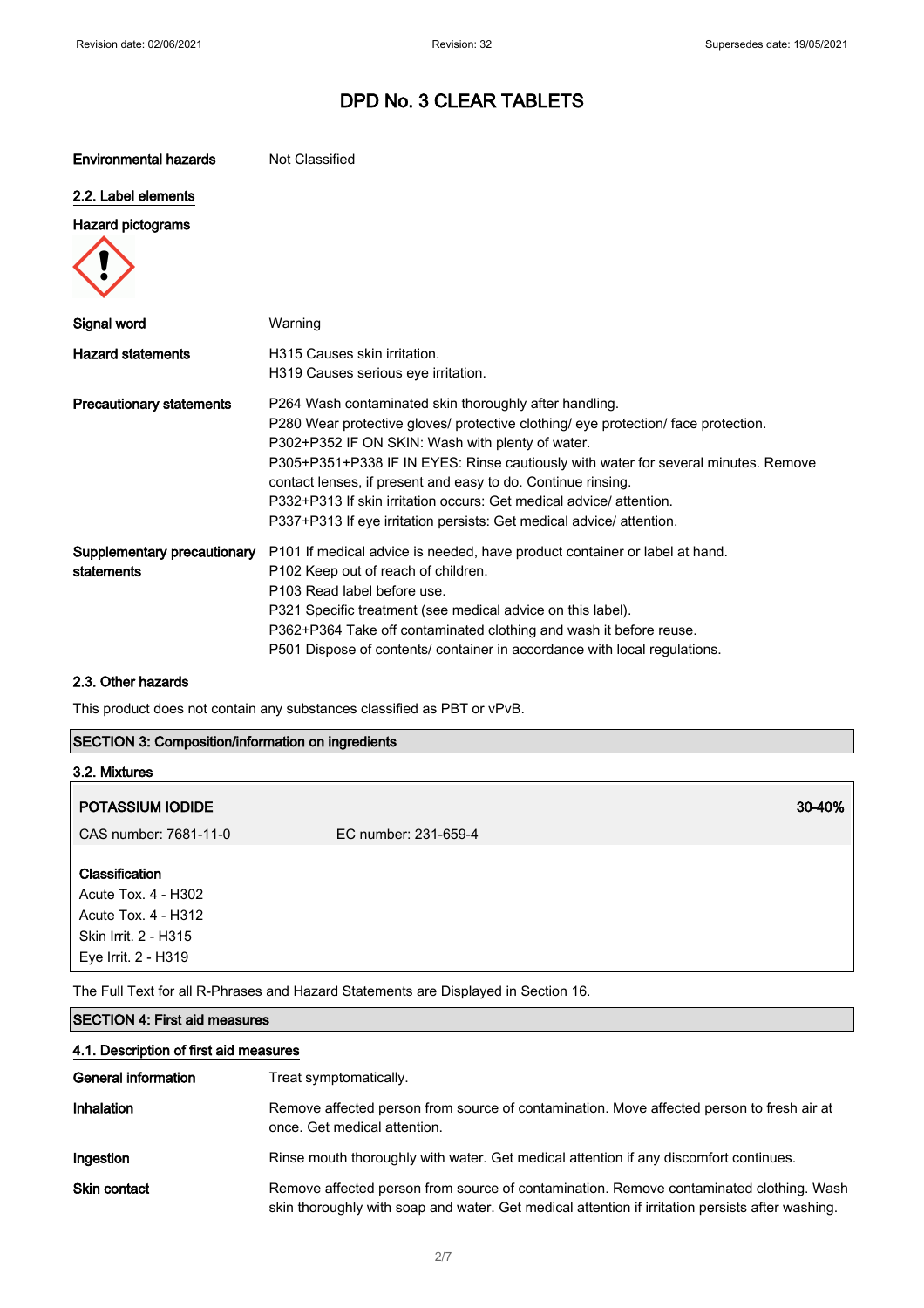| Eye contact                                                | Remove any contact lenses and open eyelids wide apart. Continue to rinse for at least 15<br>minutes. Get medical attention if irritation persists after washing.                                                                                                                                                                                                                                                             |  |
|------------------------------------------------------------|------------------------------------------------------------------------------------------------------------------------------------------------------------------------------------------------------------------------------------------------------------------------------------------------------------------------------------------------------------------------------------------------------------------------------|--|
|                                                            | 4.2. Most important symptoms and effects, both acute and delayed                                                                                                                                                                                                                                                                                                                                                             |  |
| <b>General information</b>                                 | The severity of the symptoms described will vary dependent on the concentration and the<br>length of exposure.                                                                                                                                                                                                                                                                                                               |  |
| <b>Inhalation</b>                                          | Irritation of nose, throat and airway.                                                                                                                                                                                                                                                                                                                                                                                       |  |
| Ingestion                                                  | May cause discomfort if swallowed.                                                                                                                                                                                                                                                                                                                                                                                           |  |
| <b>Skin contact</b>                                        | Skin irritation.                                                                                                                                                                                                                                                                                                                                                                                                             |  |
| Eye contact                                                | May cause severe eye irritation.                                                                                                                                                                                                                                                                                                                                                                                             |  |
|                                                            | 4.3. Indication of any immediate medical attention and special treatment needed                                                                                                                                                                                                                                                                                                                                              |  |
| Notes for the doctor                                       | Treat symptomatically.                                                                                                                                                                                                                                                                                                                                                                                                       |  |
| <b>SECTION 5: Firefighting measures</b>                    |                                                                                                                                                                                                                                                                                                                                                                                                                              |  |
| 5.1. Extinguishing media                                   |                                                                                                                                                                                                                                                                                                                                                                                                                              |  |
| Suitable extinguishing media                               | Use fire-extinguishing media suitable for the surrounding fire.                                                                                                                                                                                                                                                                                                                                                              |  |
| 5.2. Special hazards arising from the substance or mixture |                                                                                                                                                                                                                                                                                                                                                                                                                              |  |
| <b>Hazardous combustion</b><br>products                    | No known hazardous decomposition products.                                                                                                                                                                                                                                                                                                                                                                                   |  |
| 5.3. Advice for firefighters                               |                                                                                                                                                                                                                                                                                                                                                                                                                              |  |
| Protective actions during<br>firefighting                  | No specific firefighting precautions known.                                                                                                                                                                                                                                                                                                                                                                                  |  |
| <b>SECTION 6: Accidental release measures</b>              |                                                                                                                                                                                                                                                                                                                                                                                                                              |  |
|                                                            | 6.1. Personal precautions, protective equipment and emergency procedures                                                                                                                                                                                                                                                                                                                                                     |  |
| <b>Personal precautions</b>                                | Wear protective clothing as described in Section 8 of this safety data sheet.                                                                                                                                                                                                                                                                                                                                                |  |
| 6.2. Environmental precautions                             |                                                                                                                                                                                                                                                                                                                                                                                                                              |  |
| <b>Environmental precautions</b>                           | Not considered to be a significant hazard due to the small quantities used. However, large or<br>frequent spills may have hazardous effects on the environment.                                                                                                                                                                                                                                                              |  |
| 6.3. Methods and material for containment and cleaning up  |                                                                                                                                                                                                                                                                                                                                                                                                                              |  |
| Methods for cleaning up                                    | Avoid generation and spreading of dust. Collect and place in suitable waste disposal<br>containers and seal securely. Label the containers containing waste and contaminated<br>materials and remove from the area as soon as possible. Flush contaminated area with plenty<br>of water. Wear suitable protective equipment, including gloves, goggles/face shield, respirator,<br>boots, clothing or apron, as appropriate. |  |
| 6.4. Reference to other sections                           |                                                                                                                                                                                                                                                                                                                                                                                                                              |  |
| Reference to other sections                                | Wear protective clothing as described in Section 8 of this safety data sheet.                                                                                                                                                                                                                                                                                                                                                |  |
| <b>SECTION 7: Handling and storage</b>                     |                                                                                                                                                                                                                                                                                                                                                                                                                              |  |
| 7.1. Precautions for safe handling                         |                                                                                                                                                                                                                                                                                                                                                                                                                              |  |
| <b>Usage precautions</b>                                   | Good personal hygiene procedures should be implemented. Avoid inhalation of dust and<br>contact with skin and eyes.                                                                                                                                                                                                                                                                                                          |  |
|                                                            | 7.2. Conditions for safe storage, including any incompatibilities                                                                                                                                                                                                                                                                                                                                                            |  |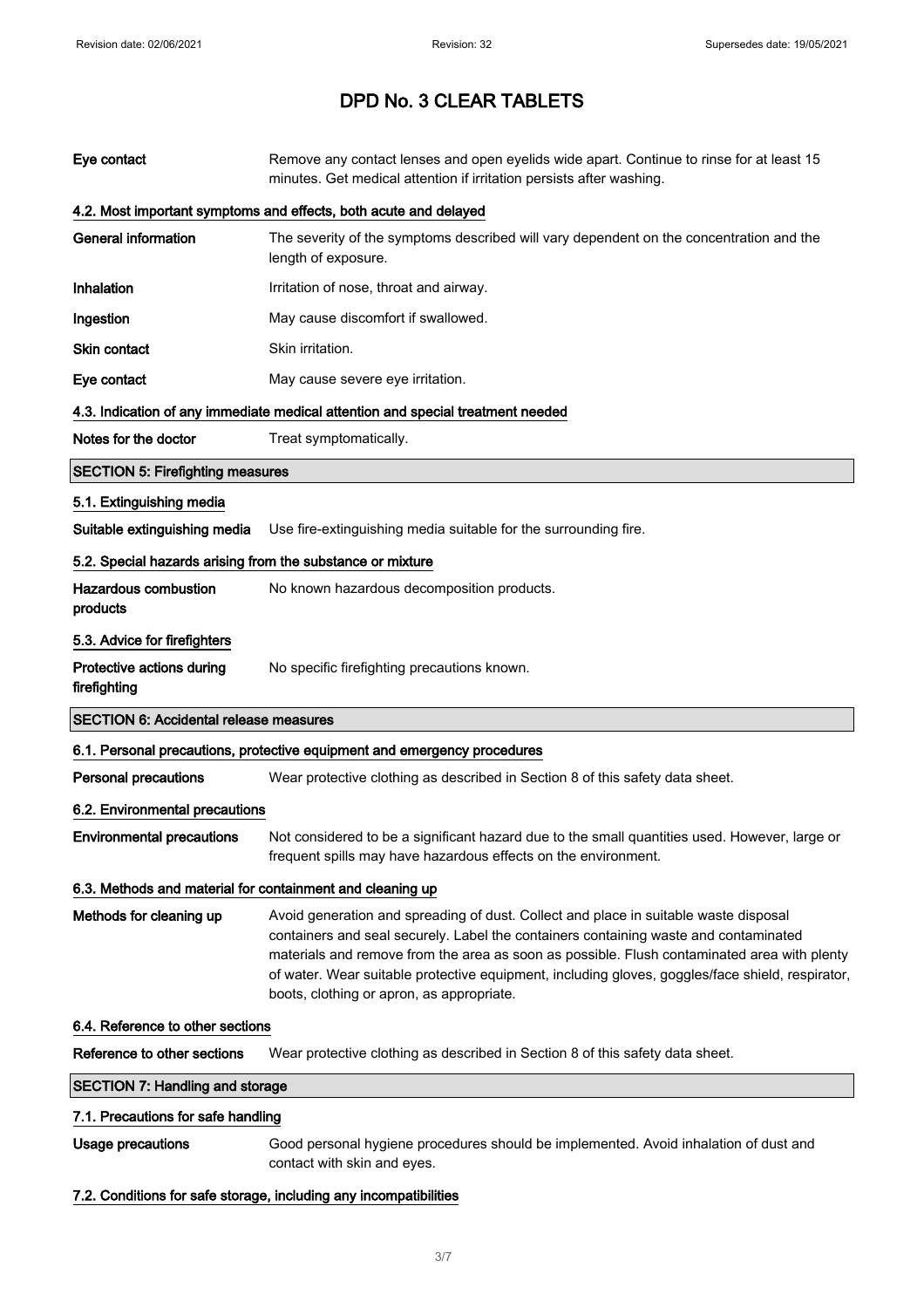| <b>Storage precautions</b>                                 | Store in tightly-closed, original container in a dry, cool and well-ventilated place. Keep<br>separate from food, feedstuffs, fertilisers and other sensitive material.                                    |
|------------------------------------------------------------|------------------------------------------------------------------------------------------------------------------------------------------------------------------------------------------------------------|
| 7.3. Specific end use(s)                                   |                                                                                                                                                                                                            |
| Specific end use(s)                                        | The identified uses for this product are detailed in Section 1.2.                                                                                                                                          |
| SECTION 8: Exposure controls/Personal protection           |                                                                                                                                                                                                            |
| 8.1. Control parameters                                    |                                                                                                                                                                                                            |
| Ingredient comments                                        | OES = Occupational Exposure Standard. MEL = Maximum Exposure Limit. ACGIH = US<br>Standard.                                                                                                                |
| 8.2. Exposure controls                                     |                                                                                                                                                                                                            |
| Protective equipment                                       |                                                                                                                                                                                                            |
|                                                            |                                                                                                                                                                                                            |
| Eye/face protection                                        | Eyewear complying with an approved standard should be worn if a risk assessment indicates<br>eye contact is possible. The following protection should be worn: Dust-resistant, chemical<br>splash goggles. |
| Hand protection                                            | Wear protective gloves. It is recommended that gloves are made of the following material:<br>Nitrile rubber.                                                                                               |
| Other skin and body<br>protection                          | Wear appropriate clothing to prevent any possibility of skin contact.                                                                                                                                      |
| Hygiene measures                                           | No specific hygiene procedures recommended but good personal hygiene practices should<br>always be observed when working with chemical products.                                                           |
| <b>Respiratory protection</b>                              | If ventilation is inadequate, suitable respiratory protection must be worn.                                                                                                                                |
| <b>SECTION 9: Physical and chemical properties</b>         |                                                                                                                                                                                                            |
| 9.1. Information on basic physical and chemical properties |                                                                                                                                                                                                            |
| Appearance                                                 | Solid                                                                                                                                                                                                      |
| Colour                                                     | White.                                                                                                                                                                                                     |
| Odour                                                      | Odourless.                                                                                                                                                                                                 |
| Solubility(ies)                                            | Soluble in water.                                                                                                                                                                                          |
| 9.2. Other information                                     |                                                                                                                                                                                                            |
| Other information                                          | No data available.                                                                                                                                                                                         |
| <b>SECTION 10: Stability and reactivity</b>                |                                                                                                                                                                                                            |
| 10.1. Reactivity                                           |                                                                                                                                                                                                            |
| Reactivity                                                 | There are no known reactivity hazards associated with this product.                                                                                                                                        |
| 10.2. Chemical stability                                   |                                                                                                                                                                                                            |
| <b>Stability</b>                                           | Stable under the prescribed storage conditions.                                                                                                                                                            |
| 10.3. Possibility of hazardous reactions                   |                                                                                                                                                                                                            |
| Possibility of hazardous<br>reactions                      | No data available.                                                                                                                                                                                         |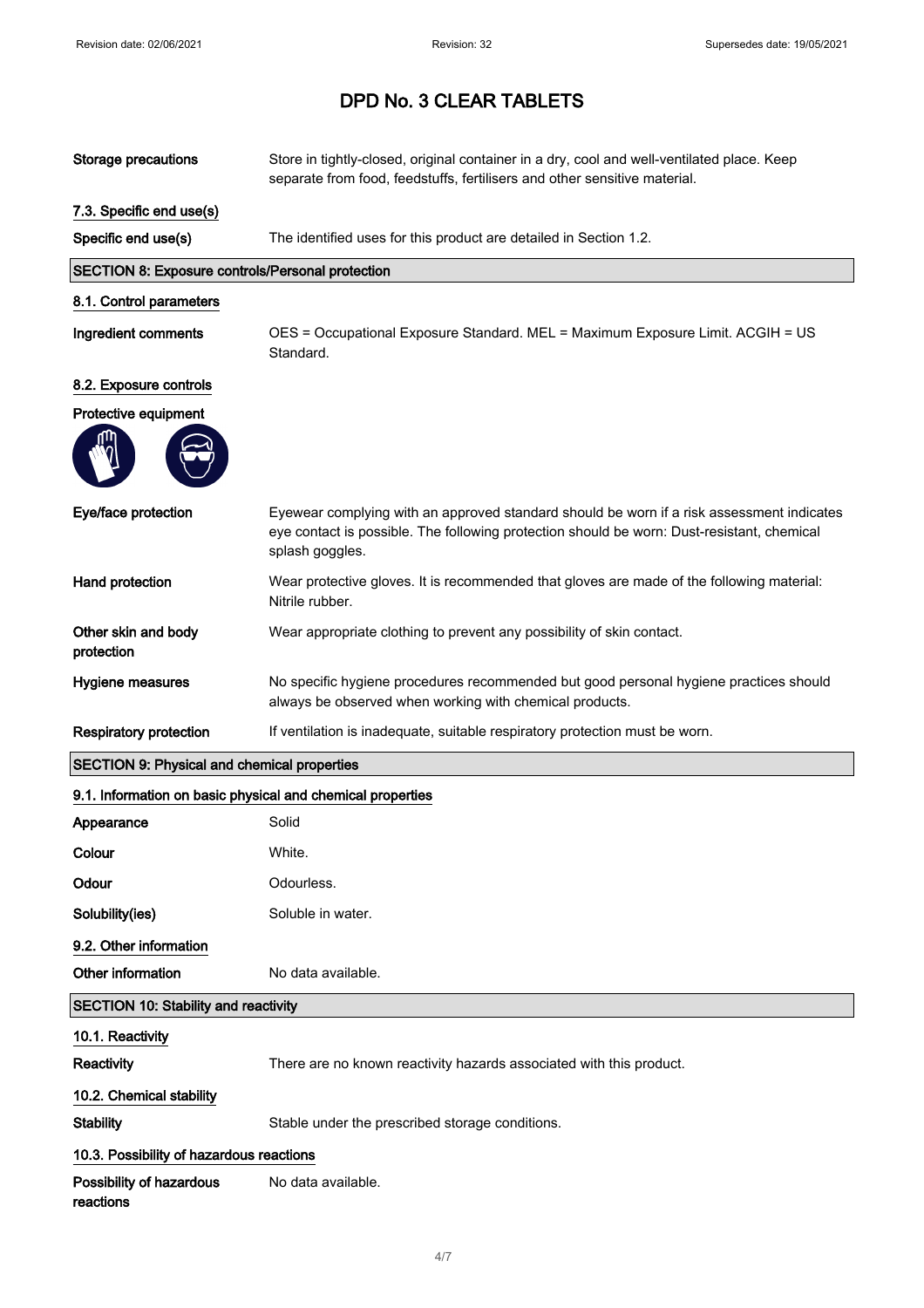#### 10.4. Conditions to avoid

Conditions to avoid There are no known conditions that are likely to result in a hazardous situation.

#### 10.5. Incompatible materials

Materials to avoid No specific material or group of materials is likely to react with the product to produce a hazardous situation.

#### 10.6. Hazardous decomposition products

| Hazardous decomposition | No known hazardous decomposition products. |
|-------------------------|--------------------------------------------|
| products                |                                            |

#### SECTION 11: Toxicological information

| 11.1. Information on toxicological effects |                                                        |  |
|--------------------------------------------|--------------------------------------------------------|--|
| <b>Toxicological effects</b>               | May be harmful if swallowed.                           |  |
| Other health effects                       | Causes skin irritation. Causes serious eye irritation. |  |
| Acute toxicity - oral                      |                                                        |  |
| Summary                                    | May be harmful if swallowed.                           |  |
| ATE oral (mg/kg)                           | 2,845.83                                               |  |
| Acute toxicity - dermal                    |                                                        |  |
| Summary                                    | Causes skin irritation.                                |  |
| ATE dermal (mg/kg)                         | 3,130.42                                               |  |
| Acute toxicity - inhalation                |                                                        |  |
| Summary                                    | No information available.                              |  |
| Skin corrosion/irritation                  |                                                        |  |
| Summary                                    | Causes skin irritation.                                |  |
| Serious eye damage/irritation              |                                                        |  |
| Summary                                    | Causes serious eye irritation.                         |  |
| Carcinogenicity                            |                                                        |  |
| Summary                                    | No information available.                              |  |
| Reproductive toxicity                      |                                                        |  |
| Summary                                    | No information available.                              |  |
| Inhalation                                 | No information available.                              |  |
| Ingestion                                  | May be harmful if swallowed.                           |  |
| Skin contact                               | Causes skin irritation.                                |  |
| Eye contact                                | Causes serious eye irritation.                         |  |
| <b>SECTION 12: Ecological information</b>  |                                                        |  |
|                                            |                                                        |  |

| Ecotoxicity    | Not considered to be a significant hazard due to the small quantities used. However, large or<br>frequent spills may have hazardous effects on the environment. |
|----------------|-----------------------------------------------------------------------------------------------------------------------------------------------------------------|
| 12.1. Toxicity |                                                                                                                                                                 |
| Toxicity       | No data available.                                                                                                                                              |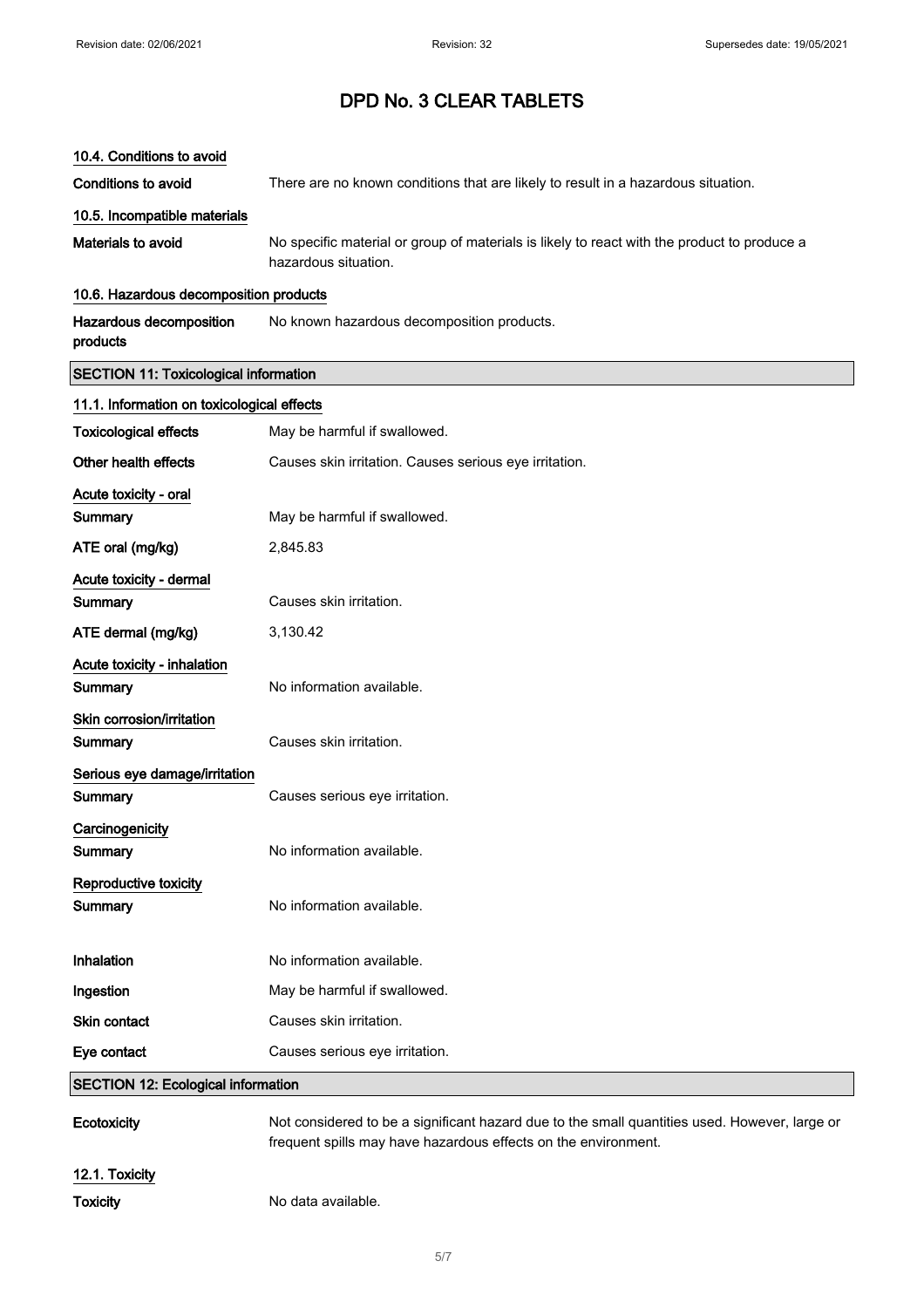| 12.2. Persistence and degradability                                                            |                                                                                                                                |  |
|------------------------------------------------------------------------------------------------|--------------------------------------------------------------------------------------------------------------------------------|--|
| Persistence and degradability No data available.                                               |                                                                                                                                |  |
| 12.3. Bioaccumulative potential                                                                |                                                                                                                                |  |
| <b>Bioaccumulative potential</b>                                                               | No data available on bioaccumulation.                                                                                          |  |
| 12.4. Mobility in soil                                                                         |                                                                                                                                |  |
| <b>Mobility</b>                                                                                | The product is soluble in water.                                                                                               |  |
| 12.5. Results of PBT and vPvB assessment                                                       |                                                                                                                                |  |
| Results of PBT and vPvB<br>assessment                                                          | This substance is not classified as PBT or vPvB according to current EU criteria.                                              |  |
| 12.6. Other adverse effects                                                                    |                                                                                                                                |  |
| Other adverse effects                                                                          | None known.                                                                                                                    |  |
| <b>SECTION 13: Disposal considerations</b>                                                     |                                                                                                                                |  |
| 13.1. Waste treatment methods                                                                  |                                                                                                                                |  |
| <b>Disposal methods</b>                                                                        | Dispose of waste to licensed waste disposal site in accordance with the requirements of the<br>local Waste Disposal Authority. |  |
| <b>SECTION 14: Transport information</b>                                                       |                                                                                                                                |  |
| General                                                                                        | The product is not covered by international regulations on the transport of dangerous goods<br>(IMDG, IATA, ADR/RID).          |  |
| 14.1. UN number                                                                                |                                                                                                                                |  |
| Not applicable.                                                                                |                                                                                                                                |  |
| 14.2. UN proper shipping name                                                                  |                                                                                                                                |  |
| Not applicable.                                                                                |                                                                                                                                |  |
| 14.3. Transport hazard class(es)                                                               |                                                                                                                                |  |
| No transport warning sign required.                                                            |                                                                                                                                |  |
| 14.4. Packing group                                                                            |                                                                                                                                |  |
| Not applicable.                                                                                |                                                                                                                                |  |
| 14.5. Environmental hazards                                                                    |                                                                                                                                |  |
| Environmentally hazardous substance/marine pollutant<br>No.                                    |                                                                                                                                |  |
| 14.6. Special precautions for user                                                             |                                                                                                                                |  |
| Not applicable.                                                                                |                                                                                                                                |  |
|                                                                                                | 14.7. Transport in bulk according to Annex II of MARPOL and the IBC Code                                                       |  |
| Transport in bulk according to Not applicable.<br>Annex II of MARPOL 73/78<br>and the IBC Code |                                                                                                                                |  |
| <b>SECTION 15: Regulatory information</b>                                                      |                                                                                                                                |  |
|                                                                                                | 15.1. Safety, health and environmental regulations/legislation specific for the substance or mixture                           |  |